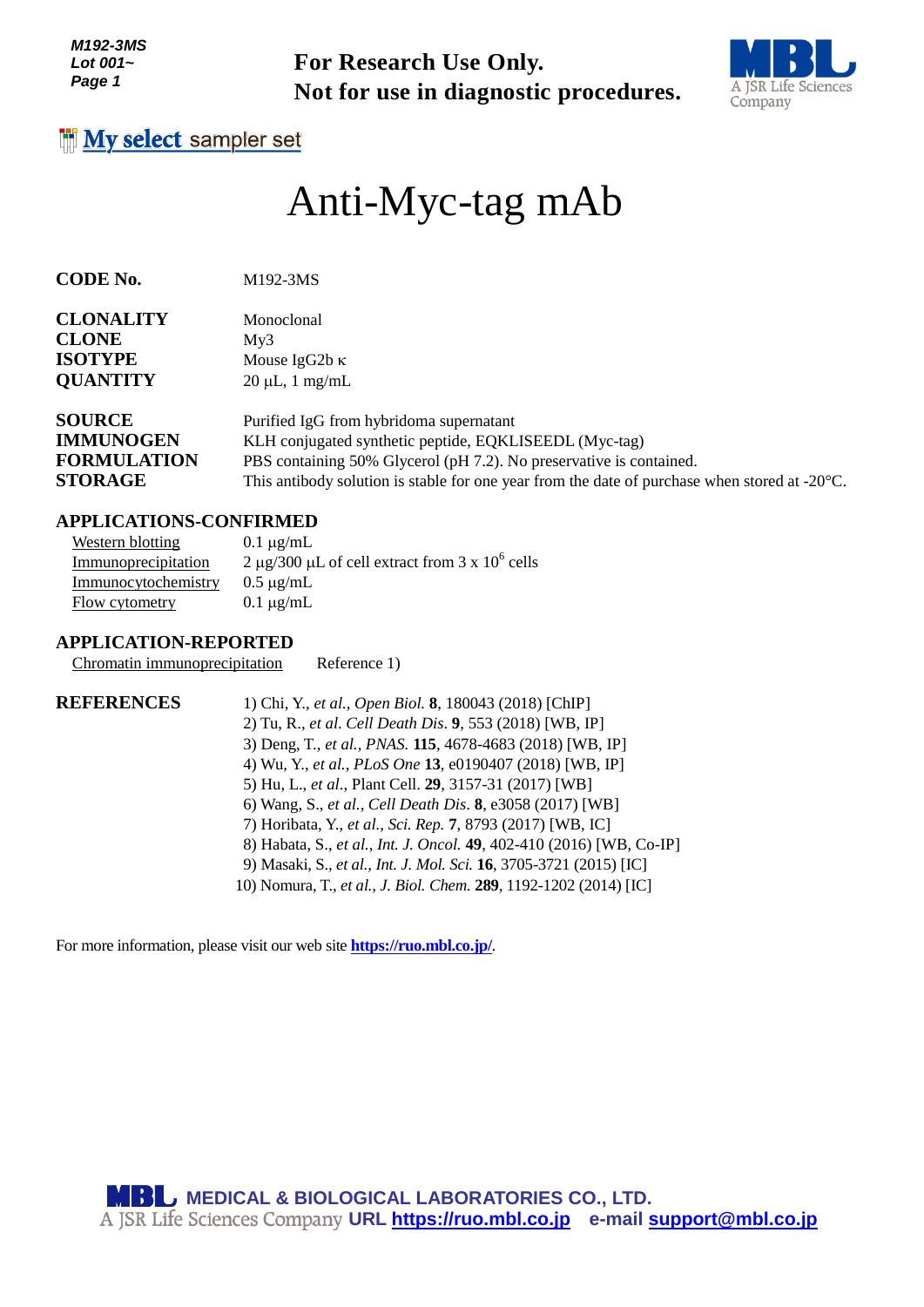## **SDS-PAGE & Western blotting**

- 1) Wash 1 x  $10^6$  cells 3 times with PBS and suspends them in 1 mL of Laemmli's sample buffer, then sonicate briefly (up to 15 sec.).
- 2) Boil the samples for 2 min. and centrifuge. Load 10  $\mu$ L of the sample per lane in a 1-mm-thick SDS-polyacrylamide gel (12.5% acrylamide) for electrophoresis.
- 3) Blot the protein to a polyvinylidene difluoride (PVDF) membrane at 1 mA/cm<sup>2</sup> for 1 hr. in a semi-dry transfer system (Transfer Buffer: 25 mM Tris, 190 mM glycine, 20% methanol). See the manufacturer's manual for precise transfer procedure.
- 4) To reduce nonspecific binding, soak the membrane in 10% skimmed milk (in PBS, pH 7.2) overnight at 4°C.
- 5) Incubate the membrane with primary antibody diluted with 1% skimmed milk (in PBS, pH 7.2) as suggested in the **APPLICATIONS** for 1 hr. at room temperature. (The concentration of antibody will depend on the conditions.)
- 6) Wash the membrane with PBS (5 min. x 3).
- 7) Incubate the membrane with 1:10,000 Anti-IgG (Mouse) pAb-HRP (MBL; code no. 330) diluted with 1% skimmed milk (in PBS, pH 7.2) for 1 hr. at room temperature.
- 8) Wash the membrane with PBS (5 min. x 3).
- 9) Wipe excess buffer on the membrane, and then incubate it with appropriate chemiluminescence reagent for 1 min. Remove extra reagent from the membrane by dabbing with paper towel, and seal it in plastic wrap.
- 10) Expose to an X-ray film in a dark room for 1 min. Develop the film as usual. The condition for exposure and development may vary.



# *Western blotting analysis of Myc-tagged protein*

Lane 1: Parental cell (293T) Lane 2: N-terminal Myc-tagged protein A/293T Lane 3: C-terminal Myc-tagged protein B/293T Lane 4: C-terminal Myc-tagged protein C/293T Lane 5: C-terminal Myc-tagged protein D/293T Lane 4: Internal Myc-tagged protein E

Immunoblotted with Anti-Myc-tag mAb (MBL; code no. M192-3)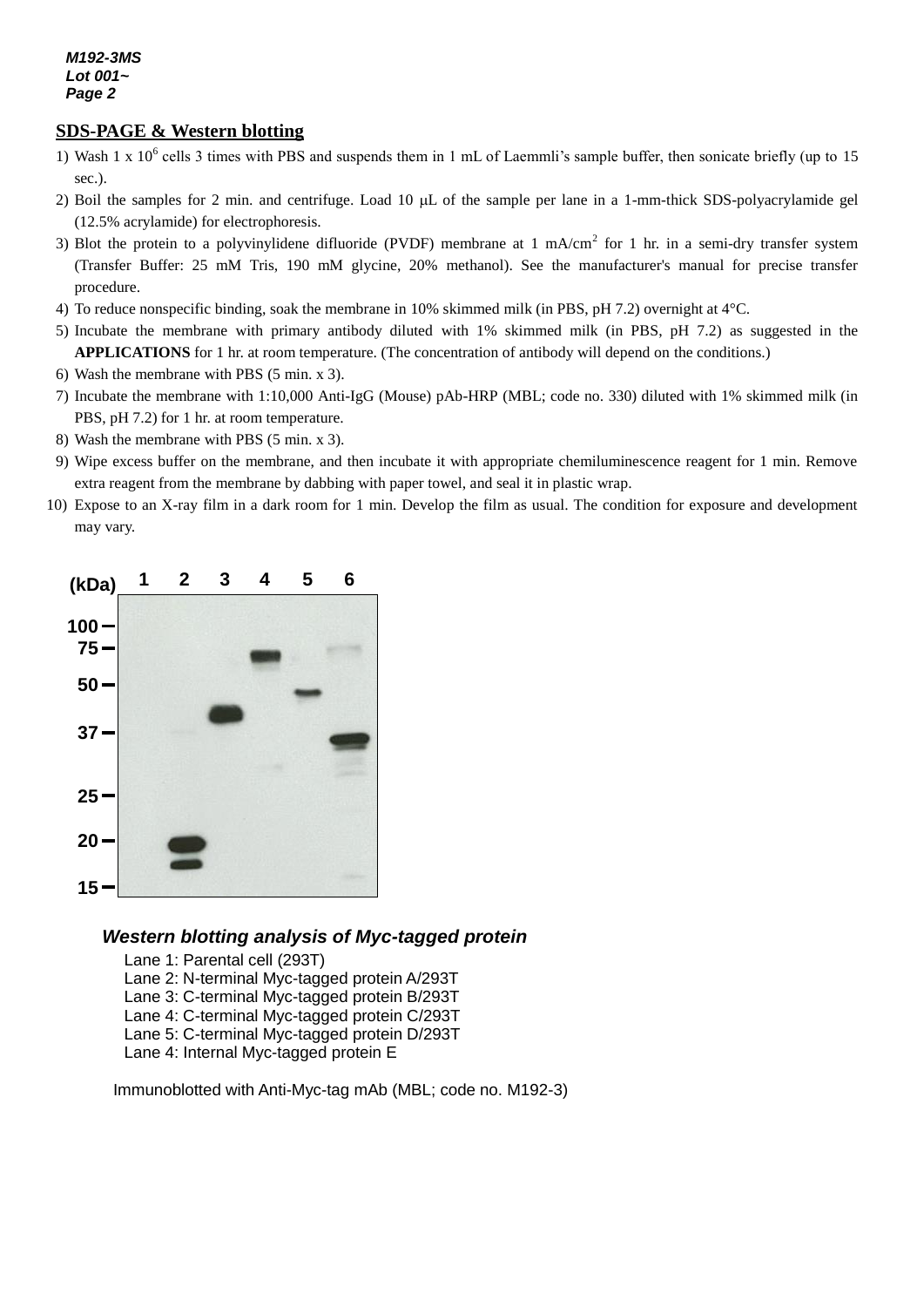#### **Immunoprecipitation**

- 1) Wash 1 x  $10^7$  cells twice with PBS and resuspend them with 1 mL of ice-cold Lysis buffer [50 mM Tris-HCl (pH 7.5), 150 mM NaCl, 0.05% NP-40] containing appropriate protease inhibitors, then sonicate briefly (up to 20 sec.).
- 2) Centrifuge the tube at 12,000 x g for 5 min. at 4°C and transfer the supernatant to another tube.
- 3) Mix 20  $\mu$ L of 50% protein A agarose beads slurry resuspended in 300  $\mu$ L of IP buffer [10 mM Tris-HCl (pH 8.0), 500 mM NaCl, 0.1% NP-40] with primary antibody as suggested in the **APPLICATIONS**. Incubate with gently agitation for 1 hr. at room temperature.
- 4) Wash the beads 3 times with 1 mL of IP buffer.
- 5) Add 300  $\mu$ L of cell lysate (prepared sample from step 2), then incubate with gentle agitation for 1 hr. at room temperature.
- 6) Wash the beads 5 times with 1 mL of Lysis buffer.
- 7) Resuspend the beads in 20  $\mu$ L of Laemmli's sample buffer, boil for 2 min. and centrifuge.
- 8) Load 10 µL of the sample per lane in a 1-mm-thick SDS-polyacrylamide gel (12.5% acrylamide) for electrophoresis.
- 9) Blot the protein to a polyvinylidene difluoride (PVDF) membrane at 1 mA/cm<sup>2</sup> for 1 hr. in a semi-dry transfer system (Transfer Buffer: 25 mM Tris, 190 mM glycine, 20% methanol). See the manufacturer's manual for precise transfer procedure.
- 10) To reduce nonspecific binding, soak the membrane in 10% skimmed milk (in PBS, pH 7.2) overnight at 4°C.
- 11) Incubate the membrane with 1 g/mL Anti-Myc-tag mAb-HRP-DirecT (MBL; code no. M047-7) diluted with 1% skimmed milk (in PBS, pH 7.2) for 1 hr. at room temperature. (The concentration of antibody will depend on the conditions.)
- 12) Wash the membrane with PBS-T (0.05% Tween-20 in PBS) (5 min. x 3).
- 13) Wipe excess buffer on the membrane, and then incubate it with appropriate chemiluminescence reagent for 1 min.
- 14) Remove extra reagent from the membrane by dabbing with paper towel, and seal it in plastic wrap.
- 15) Expose to an X-ray film in a dark room for 1 min. Develop the film as usual. The condition for exposure and development may vary.



### *Immunoprecipitation of Myc-tagged protein from transfectant*

Lane 1: IP with Mouse IgG2b (isotype control) (MBL; code no. M077-3) Lane 2: IP with Anti-Myc-tag mAb (MBL; code no. M192-3)

Immunoblotted with Anti-Myc-tag mAb-HRP-DirecT (MBL; code no. M047-7)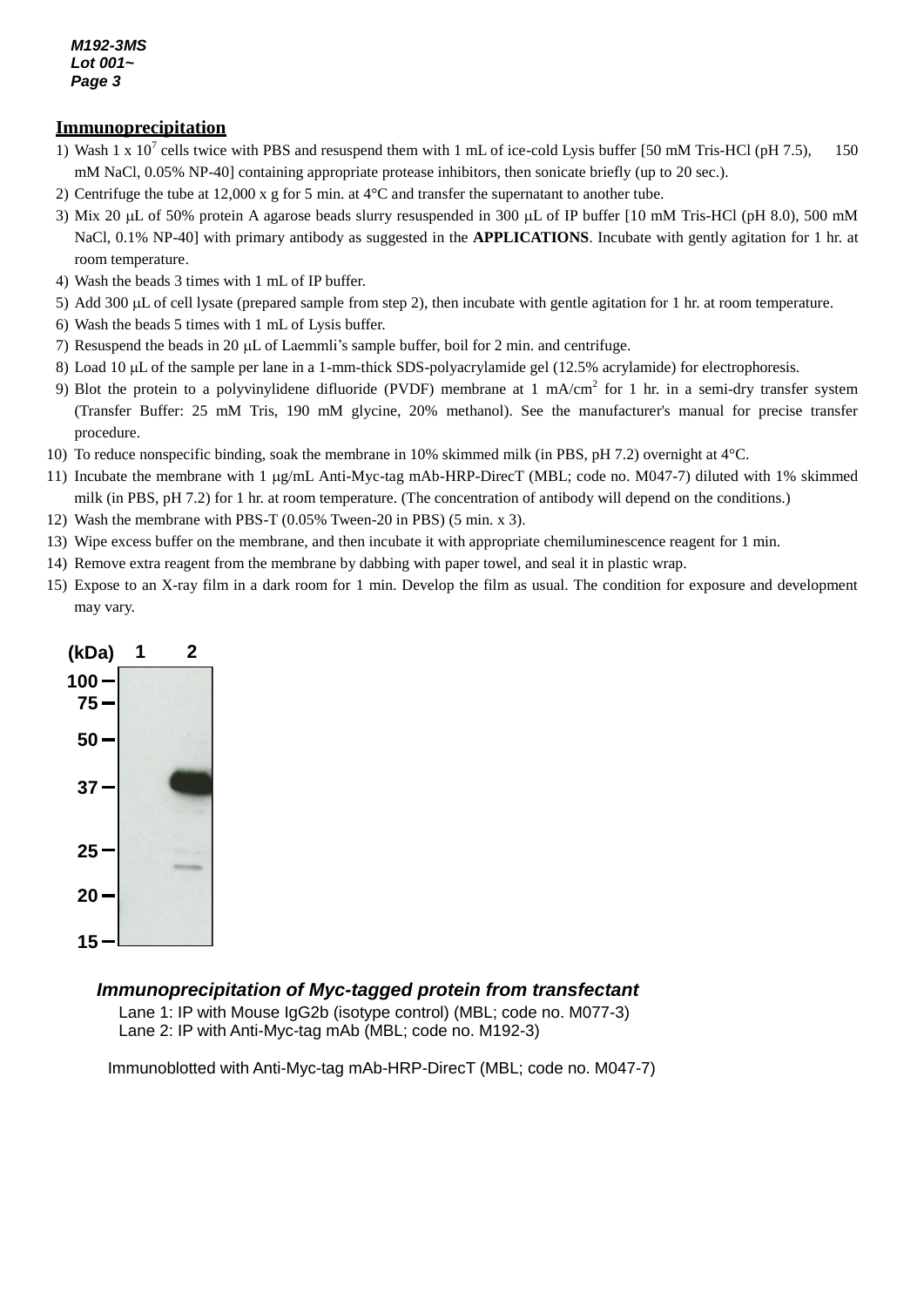#### **Immunocytochemistry**

- 1) Spread the cells on a glass slide, then incubate in a  $CO<sub>2</sub>$  incubator for one night.
- 2) Remove the culture supernatant by careful aspiration.
- 3) Fix the cells by immersing the slide in 4% paraformaldehyde (PFA)/PBS for 10 min. at room temperature (20~25°C).
- 4) Wash the slide twice with PBS.
- 5) Immerse the slide in 0.2% Triton X-100/PBS for 10 min. at room temperature.
- 6) Wash the slide twice with PBS.
- 7) Add 200 µL of the primary antibody diluted with 2% fetal calf serum (FCS)/PBS as suggested in the **APPLICATIONS** onto the cells and incubate for 1 hr. at room temperature. (Optimization of antibody concentration or incubation condition is recommended if necessary.)
- 8) Wash the slide twice with PBS.
- 9) Add 100 µL of 1:500 anti-IgG (Mouse)-Alexa Fluor®488 (Thermo Fisher Scientific; code no. A-11001) diluted with PBS onto the cells. Incubate for 30 min. at room temperature. Keep out light by aluminum foil.
- 10) Wash the slide twice with PBS.
- 11) Wipe excess liquid from slide but take care not to touch the cells. Never leave the cells to dry.
- 12) Counter stain with DAPI for 5 min. at room temperature.
- 13) Wash the slide twice with PBS.
- 14) Promptly add mounting medium onto the slide, then put a cover slip on it.



# *Immunocytochemical detection of Myc-tagged protein in transfectant*

Green: Anti-Myc-tag mAb (MBL; code no. M192-3) Blue: DAPI